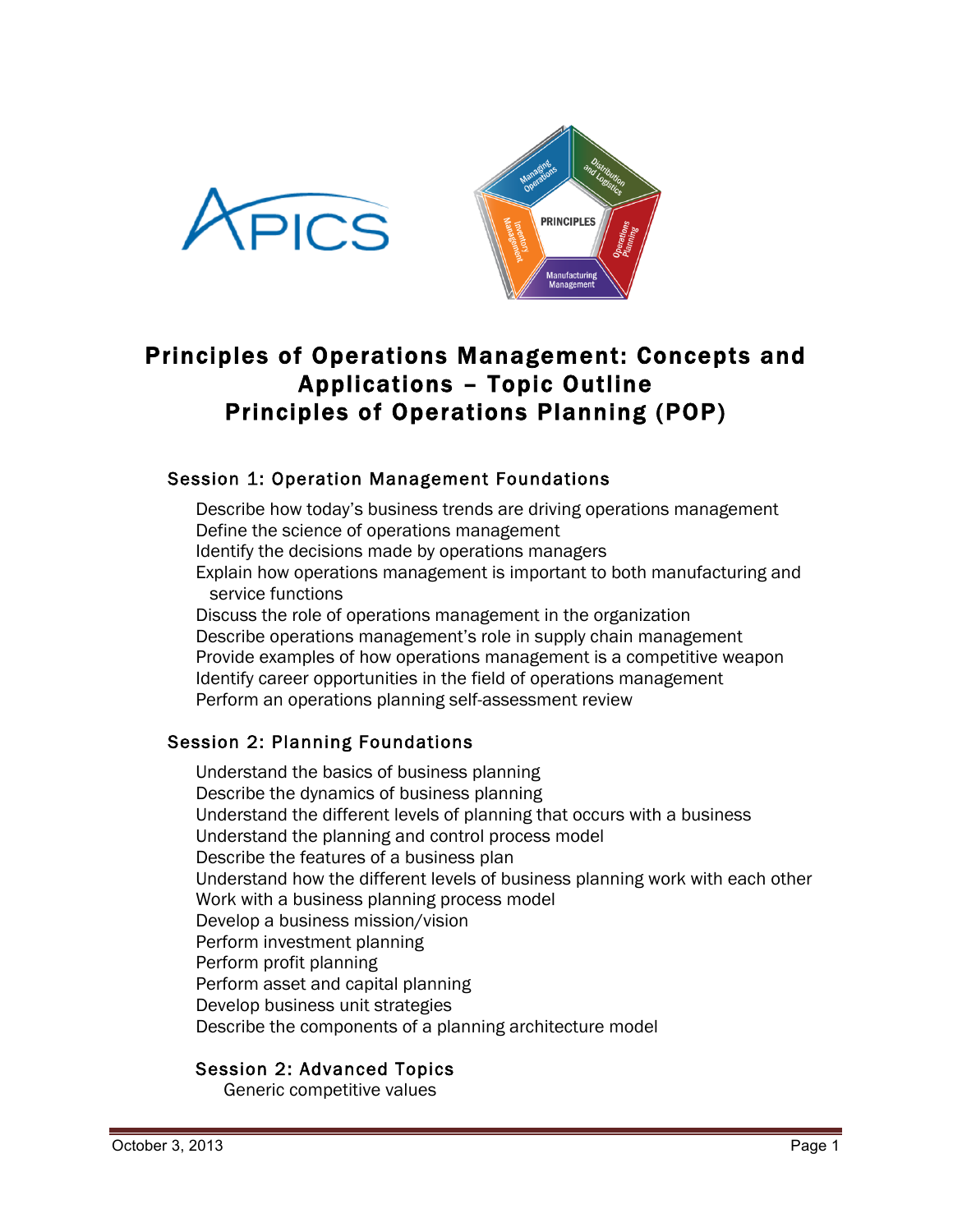Enterprise investment plan Profit planning Asset/capital planning

# Session 3: Forecasting

Define the forecasting function Review of the three levels of forecasting Define demand Explore the universal principles of forecast management Understand forecast design and parameter issues Detail the forecasting process Detail the benefits of forecast accuracy Describe the general forecasting techniques and data sources Review qualitative, quantitative, and causal forecasting techniques Discuss why forecasts fail

# Session 3: Advanced Topics

Selection of forecasting models Pyramid forecasting Deseasonalized forecast Forecast trend with exponential smoothing (Holt's model) Forecast trend extrapolation

# Session 4: Demand Management

Define demand management Review the components of demand management Place demand management in the MPC system Evaluate forecast performance Use the measures of forecast error Calculate forecast error Determine the MAD and standard deviation of forecast error Calculate forecast bias and tracking errors Define customer relationship management Work with customer order management Define customer service management Explore demand management technology tools Define demand management performance

# Session 4: Advanced Topics

Tracking signal Forecast error exercise Safety stock calculation Customer service gap analysis

# Session 5: Sales and Operations Planning (S&OP)

Define sales and operations planning (S&OP)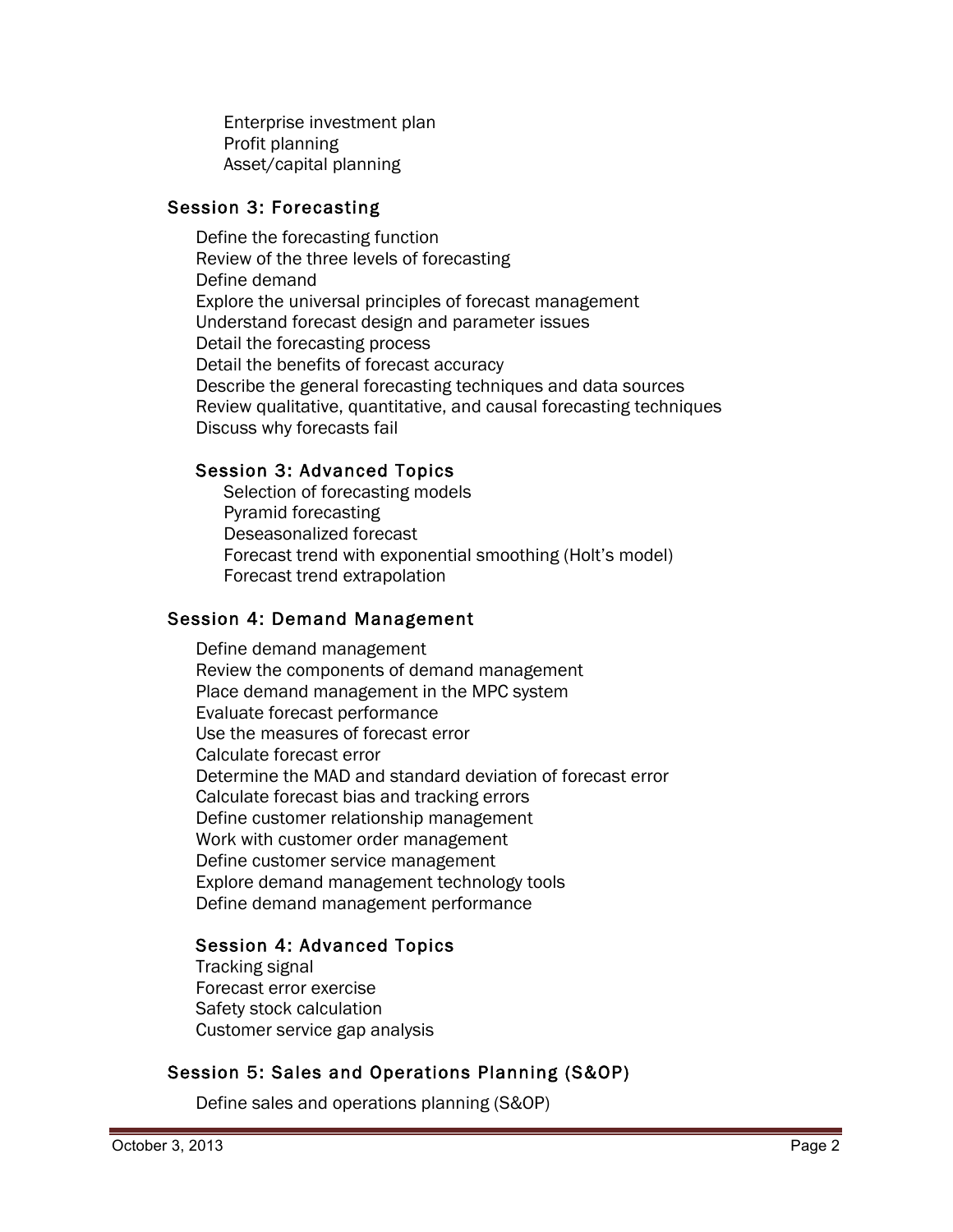S&OP in the MPC system S&OP detailed planning process Determine product families S&OP planning inputs S&OP historical input data Summary of S&OP outputs Understand the S&OP grid Work with the make-to-stock (MTS) S&OP grid Work with the make-to-order (MTO) S&OP grid Implement the monthly S&OP planning meeting Define the benefits of S&OP

#### Session 5: Advanced Topics

Executing a S&OP level strategy S&OP production resource planning

#### Session 6: Mid-Term Exam

#### Session 7: Aggregate Operations Planning

Review the detailed S&OP process Understand the sales and marketing planning processes Work with product life cycles and delivery network structures Calculate a S&OP product family forecast disaggregation Understand the production planning process Determine production planning strategies Calculate the financial impact of the production plan Define resource requirements planning Develop capacity and load profiles Generate a resource requirements plan Understand the inventory planning process Calculate a production plan using an inventory target Develop the distribution plan Determine transportation, warehouse, and equipment and labor requirements

# Session 7: Advanced Topics

Financial decision – workforce costs Financial decision – inventory costs Financial decision – total costs

#### Session 8: Master Scheduling Foundations

Define master scheduling – principles and concepts Understand the role of master scheduling in the MPC system Detail the objectives of master scheduling Understand master scheduling and the manufacturing environment Work with master scheduling approaches Detail the inputs to master scheduling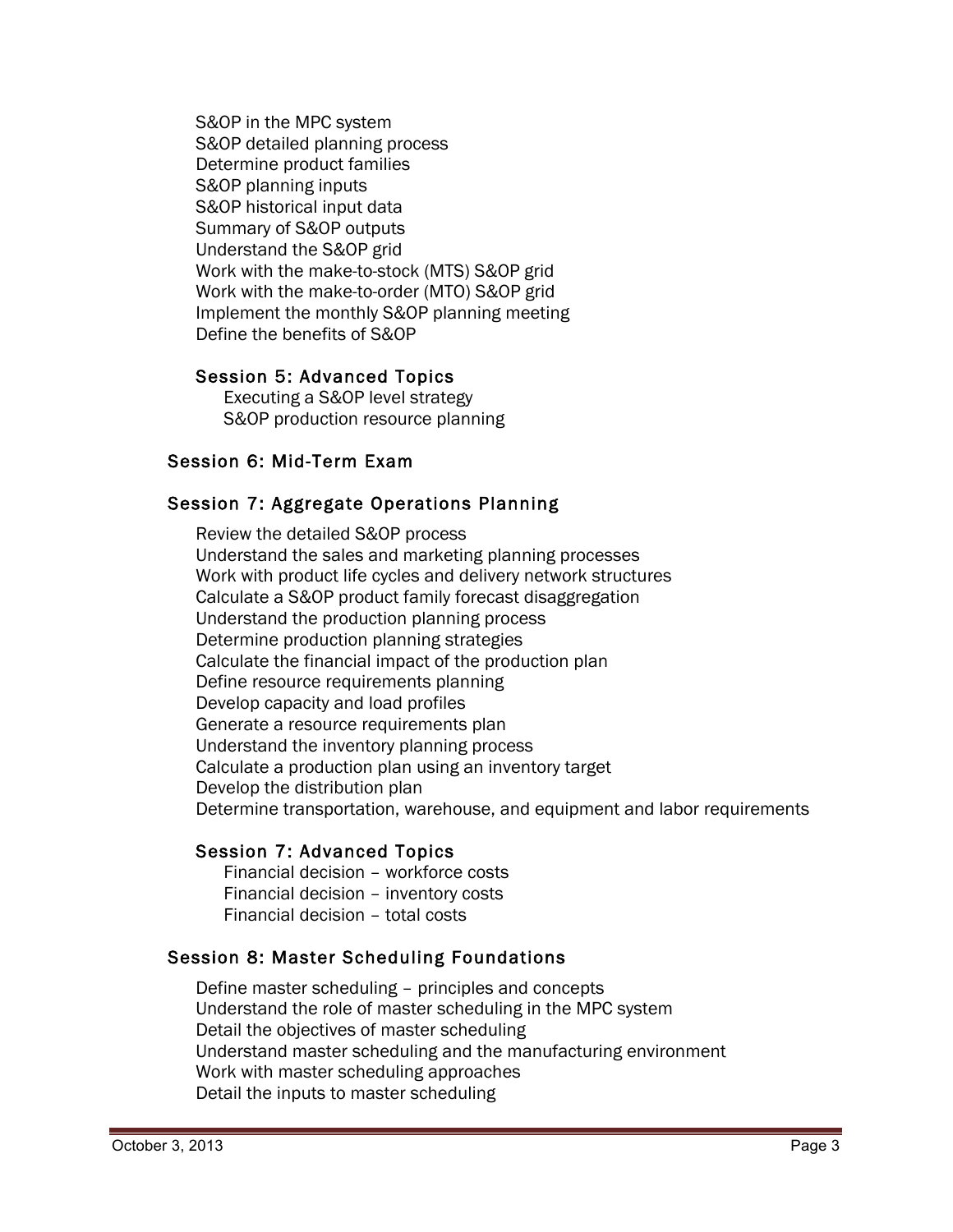Review the interaction between sales and operations planning (S&OP) and master scheduling Establish planning bills of material Understand the master schedule grid Work with the master schedule grid and demand management Calculate the projected available balance (PAB) in the master schedule grid Calculate net requirements in the master schedule grid Generate MPS orders Calculate available-to-promise in the master schedule grid Work with MPS time fences and zones

#### Session 8: Advanced Topics

Managing the rolling master schedule Cumulative "look ahead" ATP

#### Session 9: Master Scheduling Processes

Define the role of the master scheduler Review the causes of master schedule change Work with the master scheduling management process Work with the forecast Manage order requests Understand the use of time fences Understand types of master schedule orders Work with action messages Work with safety stock Discuss capacity planning methods Define the rough-cut capacity planning process Calculate the rough-cut capacity plan Detail the performance elements of a successful master schedule.

# Session 9: Advanced Topics

Environmental characteristics What is advanced planning and scheduling (APS)? Assemble-to-order (ATO) master scheduling

# Session 10: Operations Systems

Explore the importance of information technology Detail the role of information technology Analyze the technology strategic triangle Explore technology organization framework assumptions Outline operations planning system assumptions Explore how system technology benefits planning Define enterprise resources planning Trace the evolution of ERP systems Analyze the components of today's ERP system Compare ERP and "best of breed" software solutions